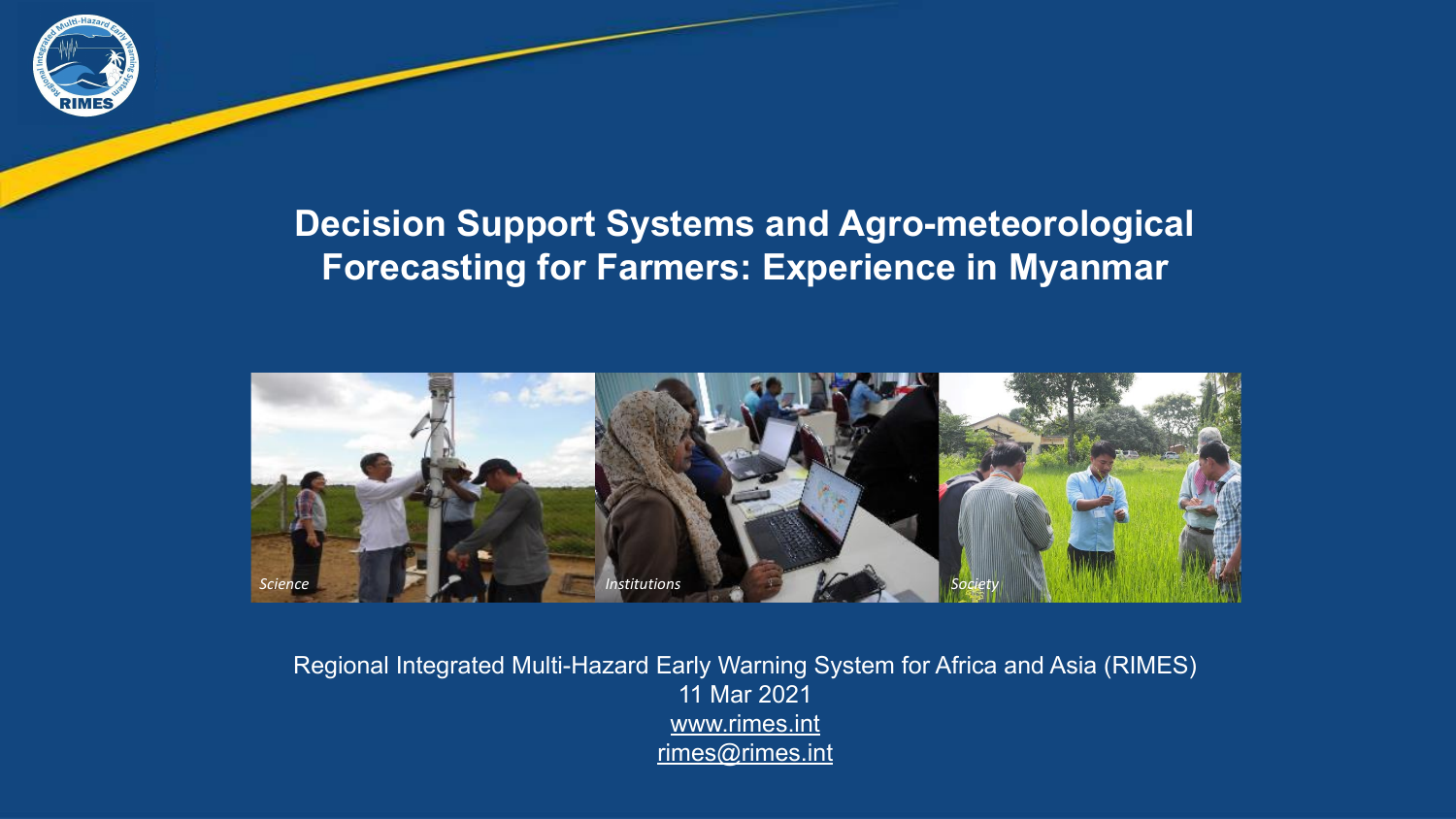

# **The Challenge**



data, and **understanding its limitations**

**Transform data into information products and services**

Image source: WMO, 2015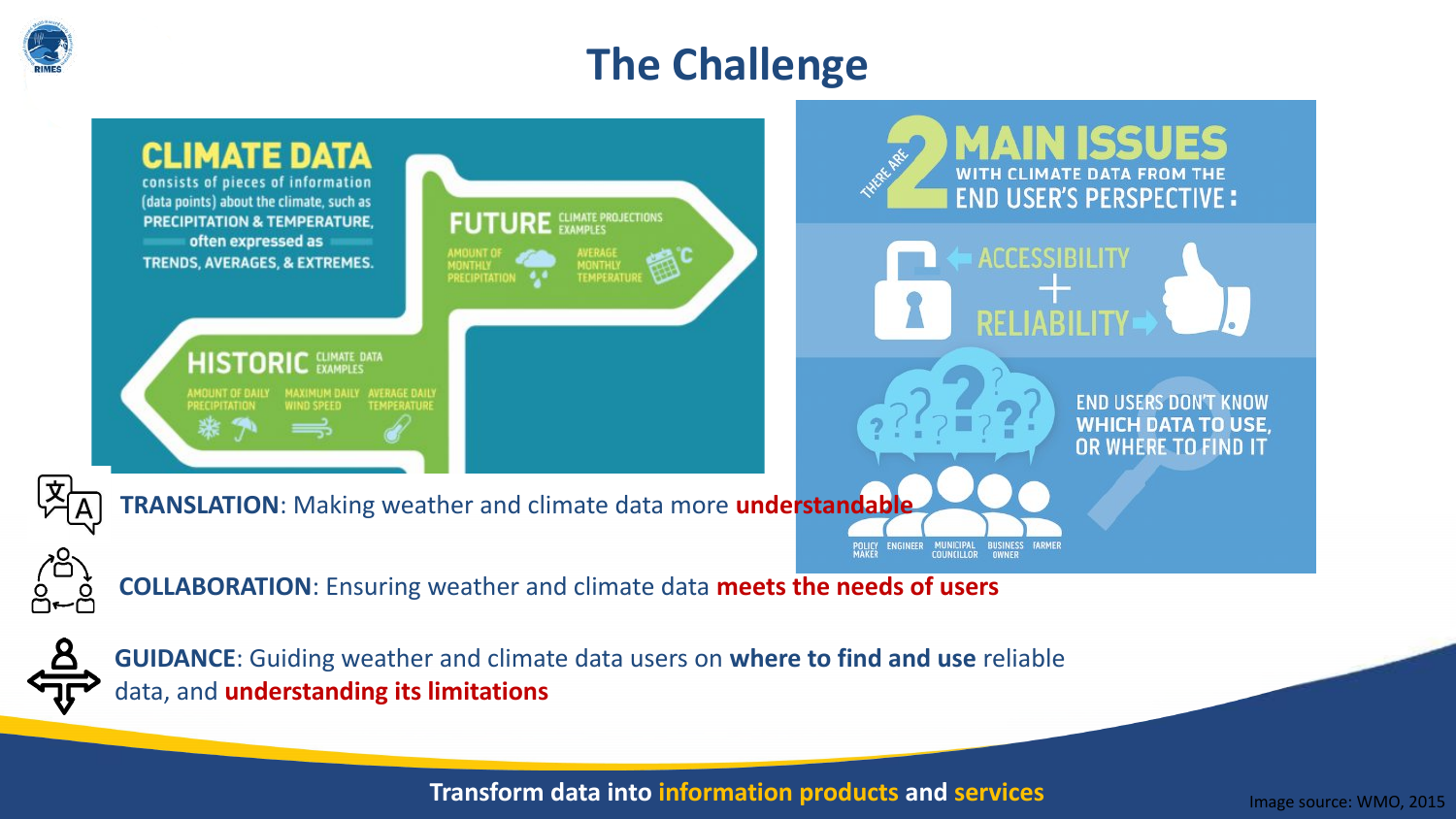

# **RIMES' Approach**



**Development of decision-support system for translating forecast into crop-relevant information** 

**Facilitating easy access of advisories through SMS, Facebook, and mobile application**

**Facilitating feedback**

**FARMERS**

**Application of information for resource and risk management**

## **SESAME FARM SCHOOL**

**Enhancing farmers' receptivity and capacity in ingesting multi-timescale information into plans and decisions**

**Facilitating regular discussions between farmers, extension workers and DMH for feedback and further capacity development** 

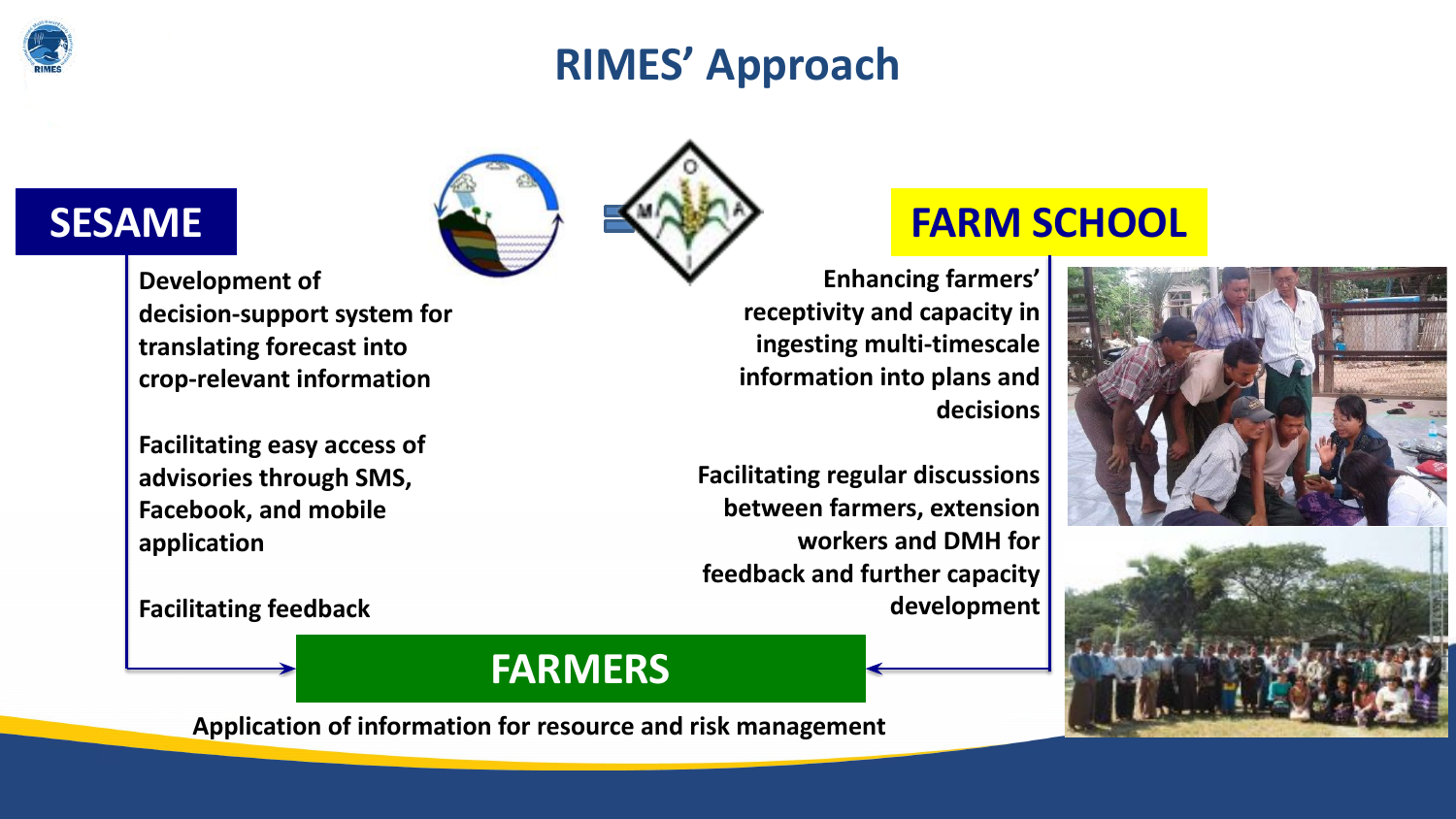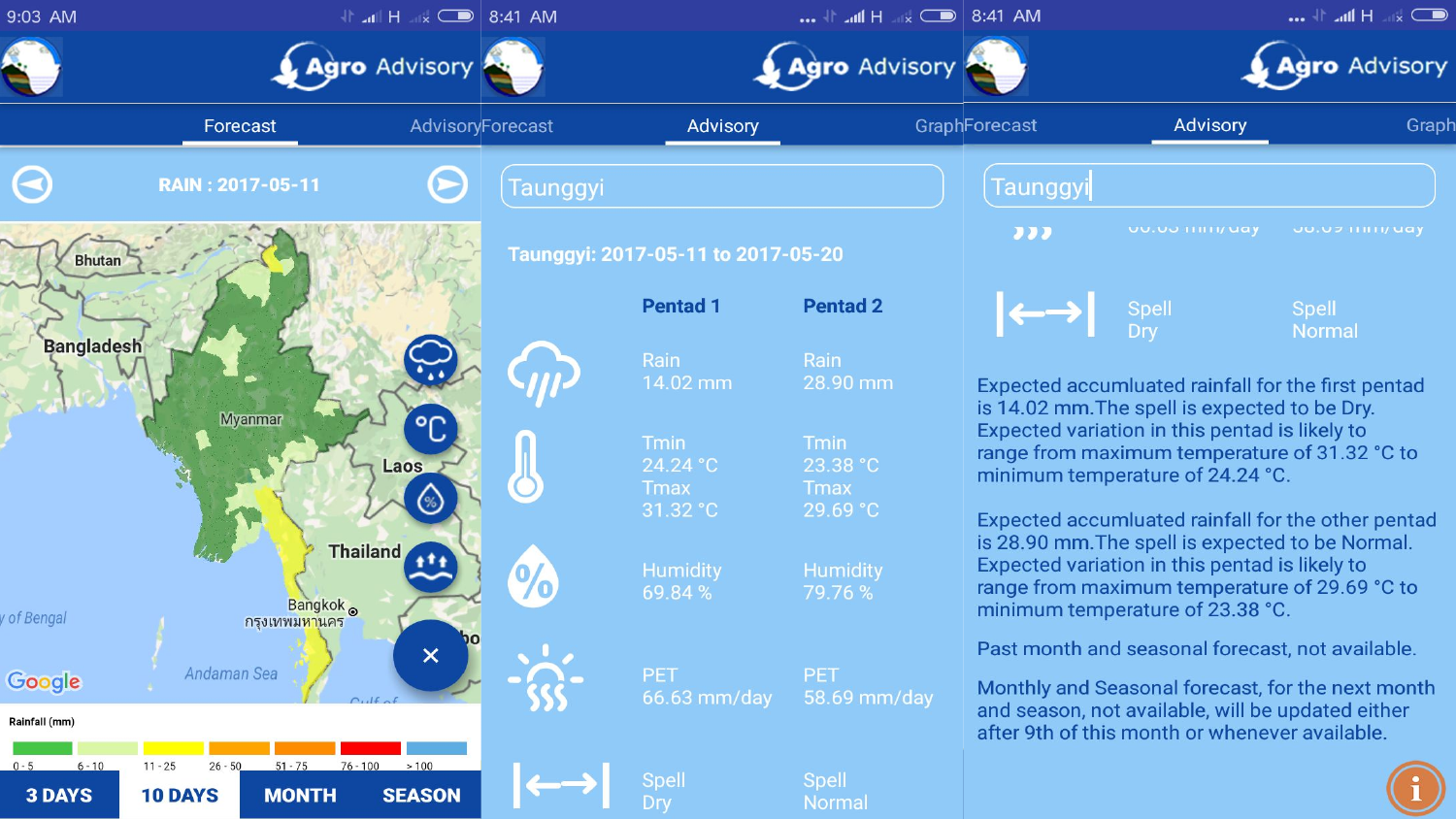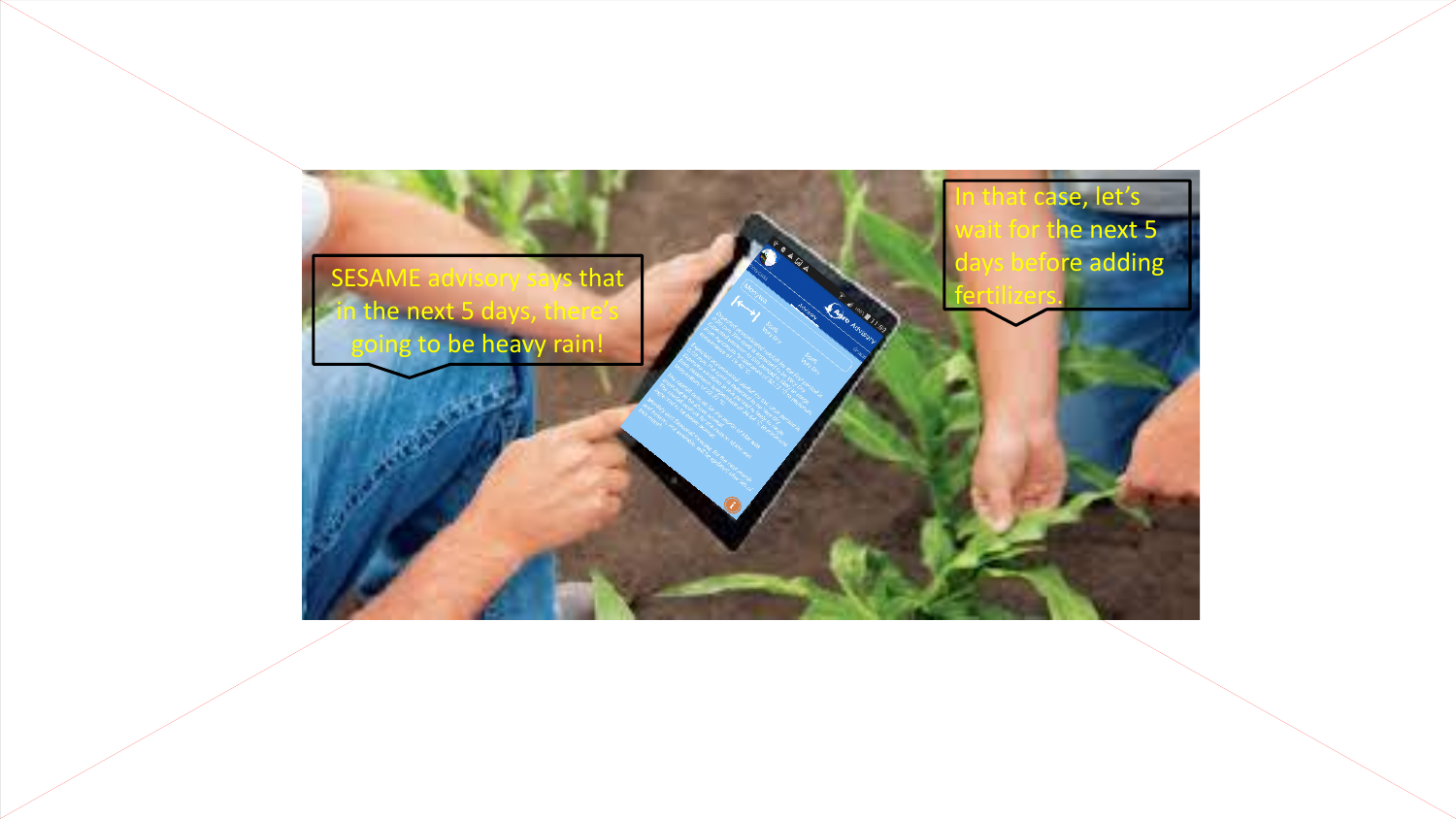

# **Outcomes**

#### Central Dry Zone of Myanmar during Cyclone Maaruthaa (Apr 2017)

Timely receipt of information and provision of advisories by DOA officials and extension workers, through SESAME, enabled farmers in the Central Dry Zone of Myanmar to i) save their harvested crops from being damaged, and ii) immediately prepare farm inputs and facilitate early planting of 3-month variety of sesame (planted in mid-April, instead of the usual mid-May and recorded good harvest in July - first good harvest in 7 years)

#### Monywa Township

DoA Monywa District Officer received forecasted rainfall by the end of May and early June. He analysed the potential impacts of the forecast based on different crops cultivated in the area and provided advisories (e.g., summer crop farmers not to irrigate, green gram and sesame farmers to prepare drainage/leakage canals) resulting to savings of over 2 million MMK (USD1,500) of irrigation and related costs, preservation of 87 acres of green gram valued at over 4.7 million MMK (USD 3,600), and increased production by 10% per acre of sesame in at least 24 acres of farms where canals were made